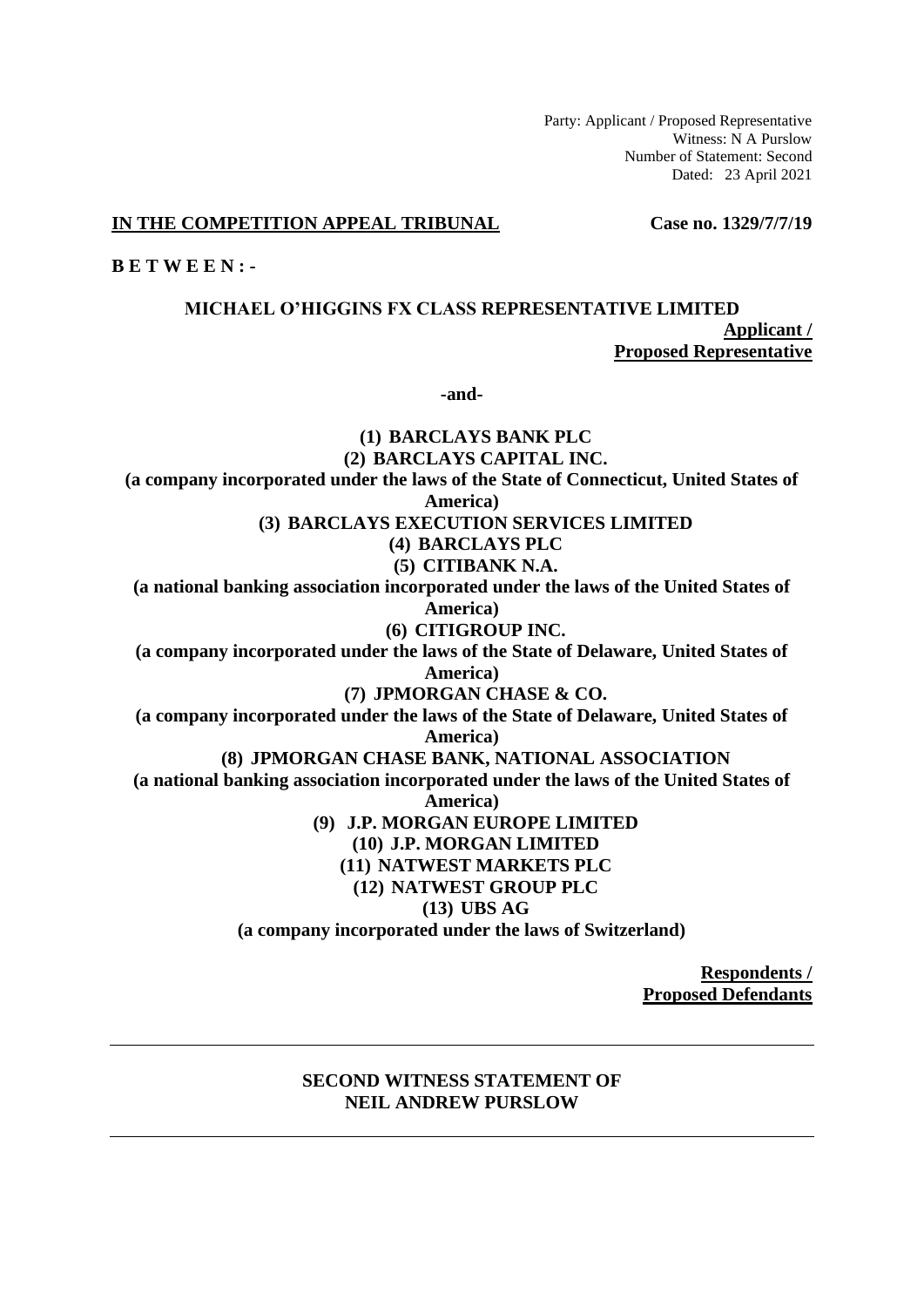I, **NEIL ANDREW PURSLOW**, of Therium Capital Management Limited, whose registered address is 11 Staple Inn, London WC1V 7QH, **WILL SAY**:

# **Introduction**

- 1. I am a Director, Co-Founder, and Chief Investment Officer of Therium Capital Management Limited ("**TCML**"). TCML is a UK-based company, wholly owned by Therium Group Holdings Limited ("**TGHL**"), which is registered in Jersey. For ease, I will collectively refer to TCML, TGHL, Therium Litigation Finance Atlas AFP IC and their affiliates as "**Therium**" in this witness statement. Therium's business is litigation funding and it is funding the Applicant / Proposed Class Representative.
- 2. I have previously provided a witness statement in relation to the above matter (the "**Proposed Collective Proceedings**") dated 28 July 2019 (my "**First Statement**") which was filed with the Competition Appeal Tribunal (the "**Tribunal**") on 29 July 2019. This is my second witness statement in these proceedings. It is provided to the Tribunal by way of reply to certain points made by the Proposed Defendants in their response to the applications of Michael O'Higgins FX Class Representative Limited (the "**O'Higgins Application**") and Mr Phillip Evans (the "**Evans Application**") dated 26 February 2021 (the "**Response**").
- 3. In particular, in this witness statement I will:
	- a. address, on the basis of my knowledge of litigation funding, facts relevant to the submission by the Proposed Defendants that the Proposed Collective Proceedings should only be permitted to proceed (if at all) as an opt-in action; and
	- b. explain why Therium agreed to fund the claim on the basis that the Proposed Collective Proceedings should be run as an opt-out action.
- 4. As with my First Statement, I make this statement in my capacity as Chief Investment Officer of TCML and I am duly authorised by TCML.
- 5. Except where I state to the contrary, I am able to state the matters in this witness statement from my own knowledge. As such, the facts contained in this witness statement are true to the best of my knowledge, information and belief, save where otherwise indicated in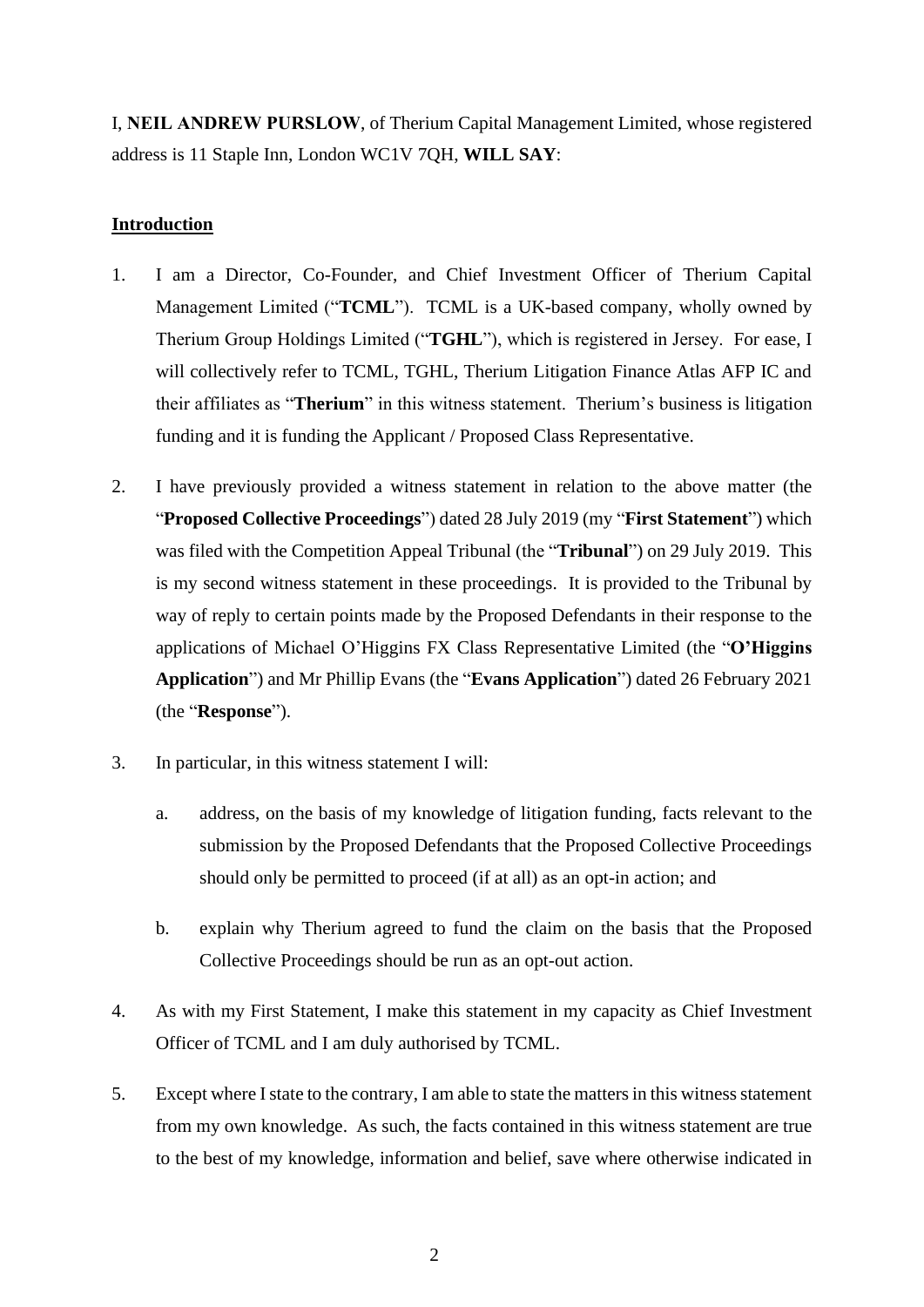which case I identify the source of my information. For the avoidance of doubt, I make the following statements without waiving privilege in the matters addressed.

## **Opt-out vs Opt-in**

6. I have reviewed the Response. In it, the Proposed Defendants assert that the Proposed Collective Proceedings "*should only be permitted to proceed, if at all, as opt-in actions*" 1 and put forward arguments in support of this position. In particular, the Proposed Defendants state that it would have been practicable for the PCRs to bring the Proposed Collective Proceedings on an opt-in basis in respect of UK-domiciled class members. Collective proceedings are expensive to bring; funding is an essential pre-requisite. I address below the practical implications of the choice between opt-in and opt-out collective proceedings from a funder's perspective. I explain why, from Therium's perspective, opt-in proceedings would, in the present case, be likely to be impracticable.

## *Therium's general approach to risk assessment*

7. As I explain in greater detail in paragraphs 8 to 11 of my First Statement, Therium was established in 2009 and is one of the longest-established funders in the world. Of relevance to the current case, Therium has, and I personally have, extensive experience of funding both opt-in and opt-out actions, not just before the Tribunal, $<sup>2</sup>$  but also before</sup> the Courts of England and Wales<sup>3</sup> and in other jurisdictions.<sup>4</sup> The claimants in these cases range from sophisticated institutional investors (as may be the case in securities litigation cases) to individuals who may be claiming in their personal capacity as a consumer, employee, retail investor or data subject. Whilst Therium as a funder is not itself typically responsible for signing up claimants into opt-in cases, we have worked extensively with law firms and other third parties on this exercise and we are intimately familiar with the process of doing so, as well as the costs, risks and challenges associated with it. The prospects of successfully building a sufficiently large claimant group forms a critical part of our decision to fund an opt-in claim. We have direct experience of dealing with clients who are considering joining collective proceedings which we are

<sup>&</sup>lt;sup>1</sup> Paragraph 3 of the Response.<br><sup>2</sup> Pood Haylage Association I:

<sup>2</sup> *Road Haulage Association Limited v Man SE and Others* ("**Trucks**").

<sup>3</sup> See the Group Litigation Order actions in *Lloyds/HBOS Litigation* and *The VW NOx Emissions Group Litigation* as well as informal group claims which are not subject to a formal Group Litigation Order.

<sup>&</sup>lt;sup>4</sup> For example, in Australia, Germany, the Netherlands, the United States, Canada and Denmark.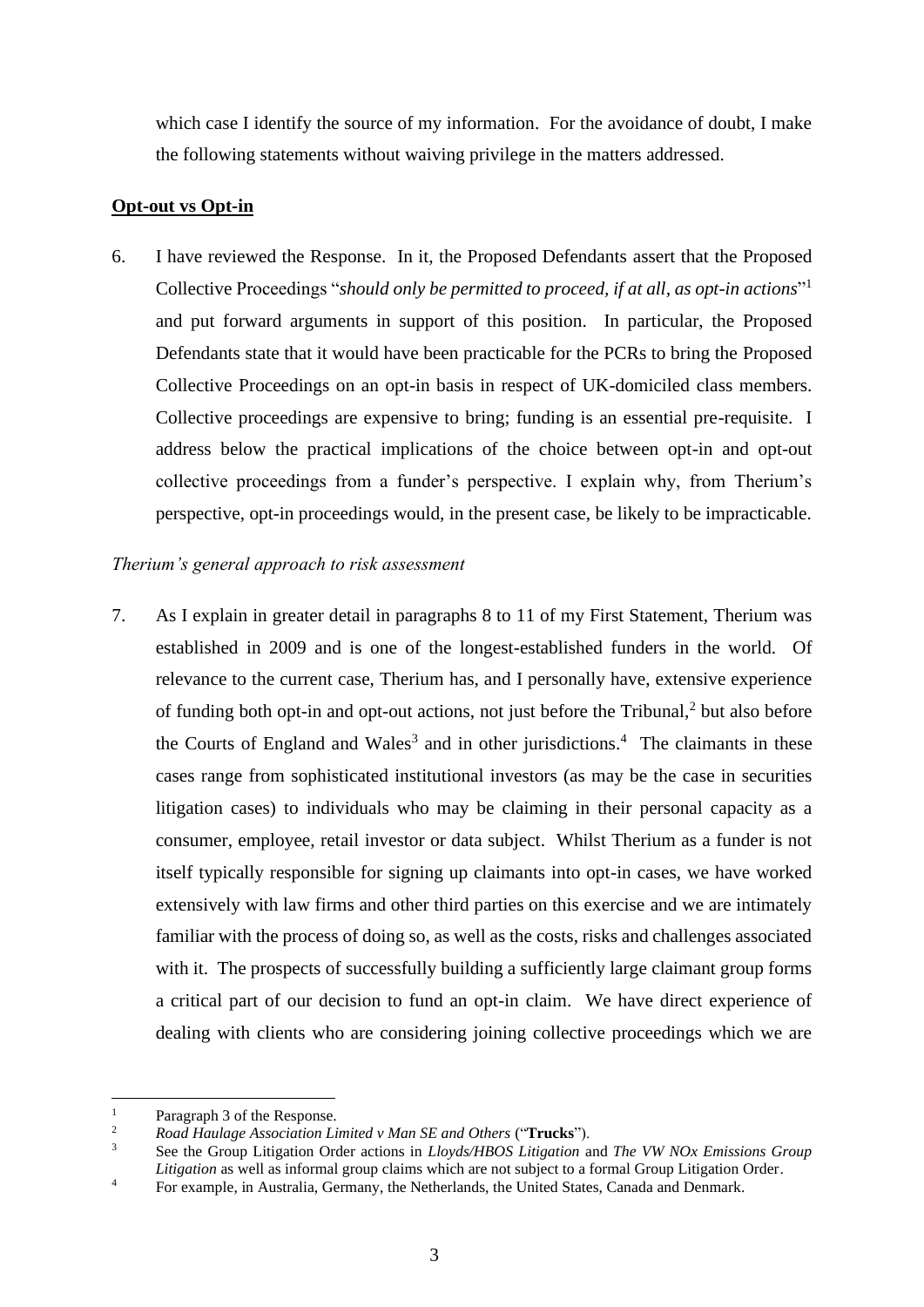funding and the varying manners in which such clients weigh up the cost and benefit of joining a claim.

- 8. When Therium considers whether to fund any proceedings, whether an individual claim or collective proceedings as an opt-in or as an opt-out action (and whether before the Tribunal or elsewhere), we carry out an analysis of the viability of the proposal and its prospects of success. That naturally includes the merits of the claim, the quantum of the claim, and the budget required to bring that case to a successful conclusion. Also flowing from that is the economic viability of the claim both from our perspective as funder (factoring in the economic terms that we are proposing) and from the perspective of the claimants for whose benefit the claim is ultimately being brought. In an opt-in claim (whether opt-in collective proceedings before this Tribunal or litigation in the High Court which will be the subject of a Group Litigation Order ("**GLO**")), this analysis will factor in not only the direct cost of the legal proceedings themselves but also the cost of identifying and contacting potential claimants, of assisting them with their decision whether or not to join the group (which may for instance include running loss calculations for them if they have data available), and ultimately of signing them up. Such costs form part of the costs of the case as a whole and any funder who is providing capital to meet that expense will require a return on that investment in the same way as it would on the capital invested in the legal or expert costs themselves. Of critical importance to the analysis is also the prospects of the claimant group reaching the size that is necessary to make the case economic. I return below to the considerations relevant to this question. Another critical aspect of this analysis is whether the relevant Court or Tribunal will be attracted to the way in which group claim is put together. The considerations on this vary of course between jurisdictions and as legal practice develops over time.
- 9. One cannot say that either opt-in or opt-out is superior in every case. Within the same jurisdiction we may fund cases on both an opt-in and an opt-out basis where both regimes are available (as is the case before this Tribunal) depending on what we consider to be the better approach for the particular case. Our assessment factors in what we consider to be practically achievable (given an acceptable level of risk) and which option will likely deliver the best outcome for group members. It is based on a holistic view of the proposition, rather than a narrow checklist of considerations. Bearing in mind that this analysis is done at a very early stage – prior to proceedings and before claimants are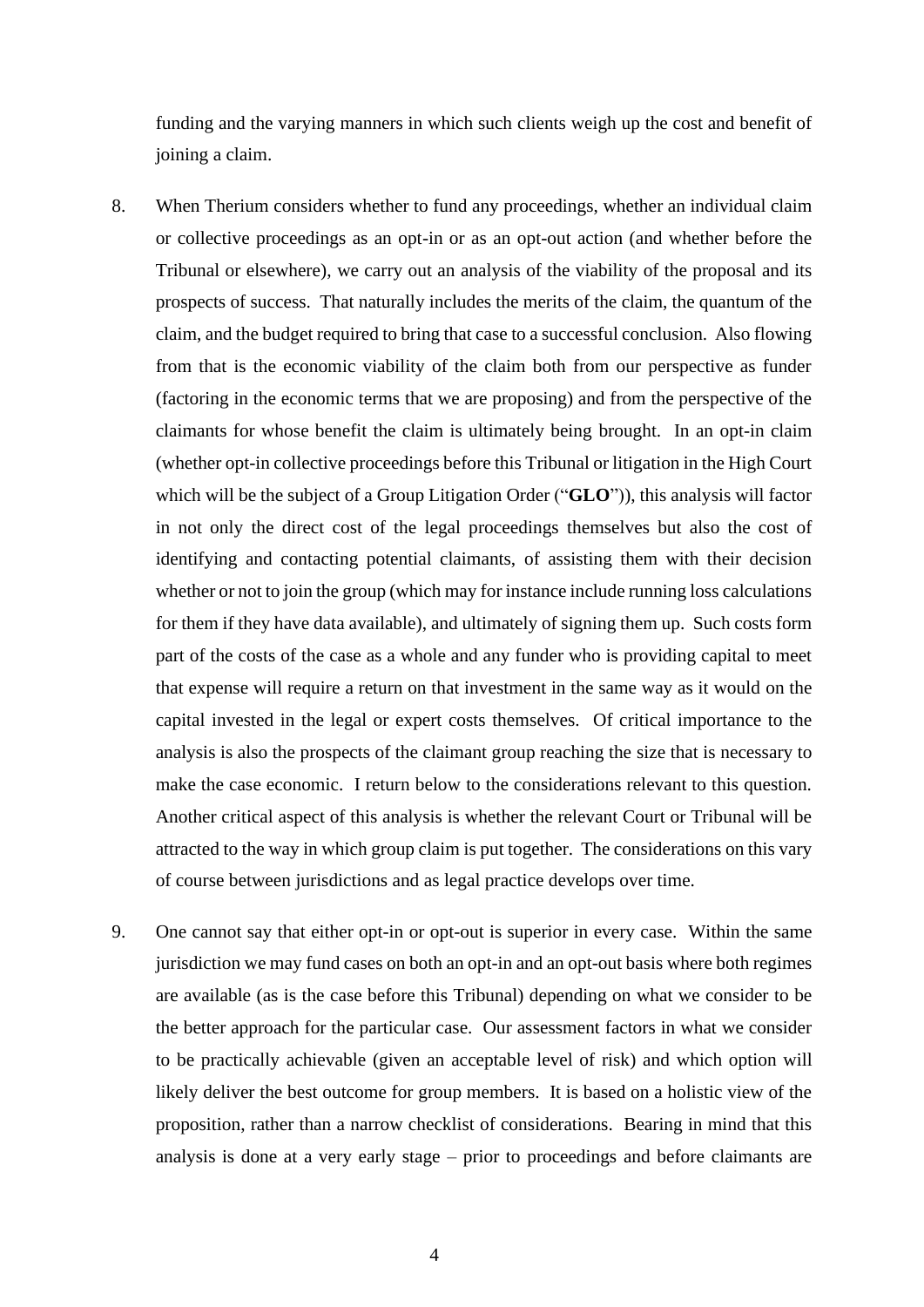signed up – very often the risks and uncertainties involved in one approach will weigh at least as heavily in the analysis as the few data points that we may have available. Over the course of the case itself these matters will become clearer but, at such an early stage, a practical and pragmatic approach to assessing risk is necessary.

- 10. As stated above, of critical importance is the prospect of the claimant group reaching the necessary size to make the case economic. In common with other funders, Therium will decline to fund a case at all if we consider that there is too great a risk that the size of the claim will not justify the investment, even if the case is strong, as this situation is likely to lead to poor returns to the funder and/or poor outcomes for group members.
- 11. Whether a case is funded on an opt-out or opt-in basis, a funder such as Therium will wish to understand a number of points common to both. These would include the parameters of the proposed class, the scope of the claims, the approximate total quantum of the losses suffered market-wide by the class as a whole, and whether the class will be able to satisfy the threshold requirements for certification as collective proceedings on either basis.
- 12. Specifically, in order to fund a claim on an opt-in basis, the funder will need to address and get comfortable with the answers to a great many additional questions which go to its analysis of whether the claim will ultimately be economic. These would include:
	- a. The average losses per class member and how losses are distributed between class members (e.g. whether losses are evenly distributed or concentrated among some class members);
	- b. The cost and ease of estimating losses for class members;
	- c. The approximate number of potential class members;
	- d. Aspects of the makeup of the proposed class relevant to likelihood of signing up (e.g. whether there is a pre-existing body of class members that are likely to join the group, the types of people within the class, whether there are pre-existing representative organisations for some or all of the class, and diversity/homogeneity of class members);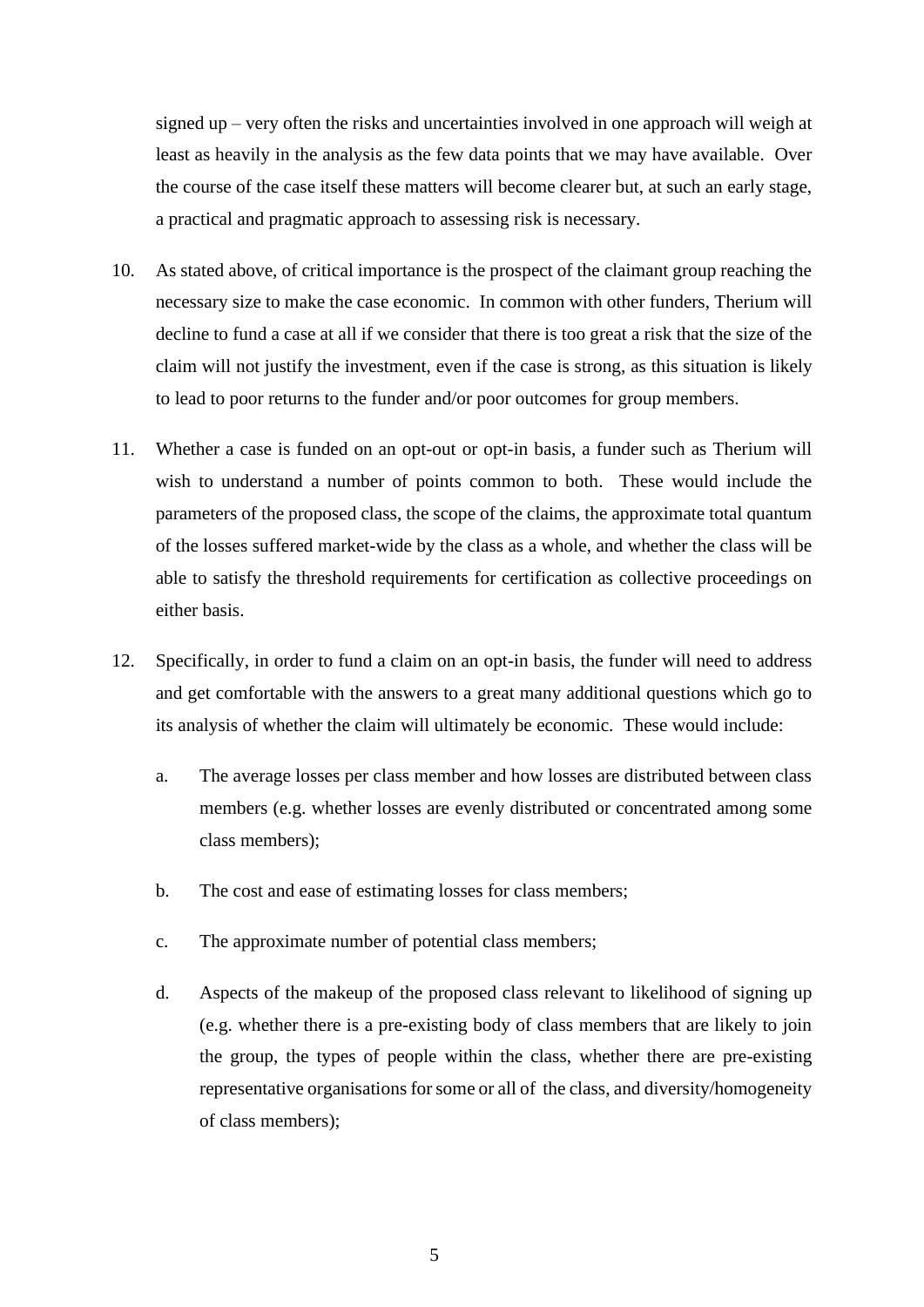- e. The plan for approaching potential class members (e.g. who will undertake this exercise and how easy it will be for them to identify and make contact with appropriate decision-makers);
- f. The barriers to class members joining the claim (e.g. familiarity with the claim, burden of deciding whether to join, likely value relative to cost and work involved, and financial/reputational/commercial risks); and
- g. Whether there are any other particular factors that may make class members reluctant to join the claim.

## *This case*

- 13. Having provided a general overview of Therium's approach, I now turn to Therium's specific decision-making in the present case – in particular why, as experienced funders of group and class litigation, we considered that it was right to run the case as opt-out collective proceedings.
- 14. One of the key reasons why Therium believed the opt-out approach to be appropriate was due to the likely difficulty of building a sufficiently large opt-in group of class members. This view was informed by a number of inter-related factors:
	- a. Our understanding was (and remains) that the losses which are the subject of the Proposed Collective Proceedings are likely to be distributed very widely across a large number of organisations. Further, our expectation was that there would be a small number of claimants with large claims, that might possibly justify them bringing actions individually or in small groups if they have a sufficient appetite for litigation (as we have seen in the *Allianz* proceedings,<sup>5</sup> which were filed in late December 2018), but that the levels of losses would quickly drop off such that there would be a long "tail" of a very large number of claimants with small(er) individual losses.
	- b. Secondly, at the time of funding, we did not have a precise number for the potential class members but we understood it to be a large number and likely in the tens of thousands. We were comfortable, based on our experience in other claims, that

<sup>5</sup> *Allianz Global Investors GmbH & Ors v Barclays Bank PLC & Ors*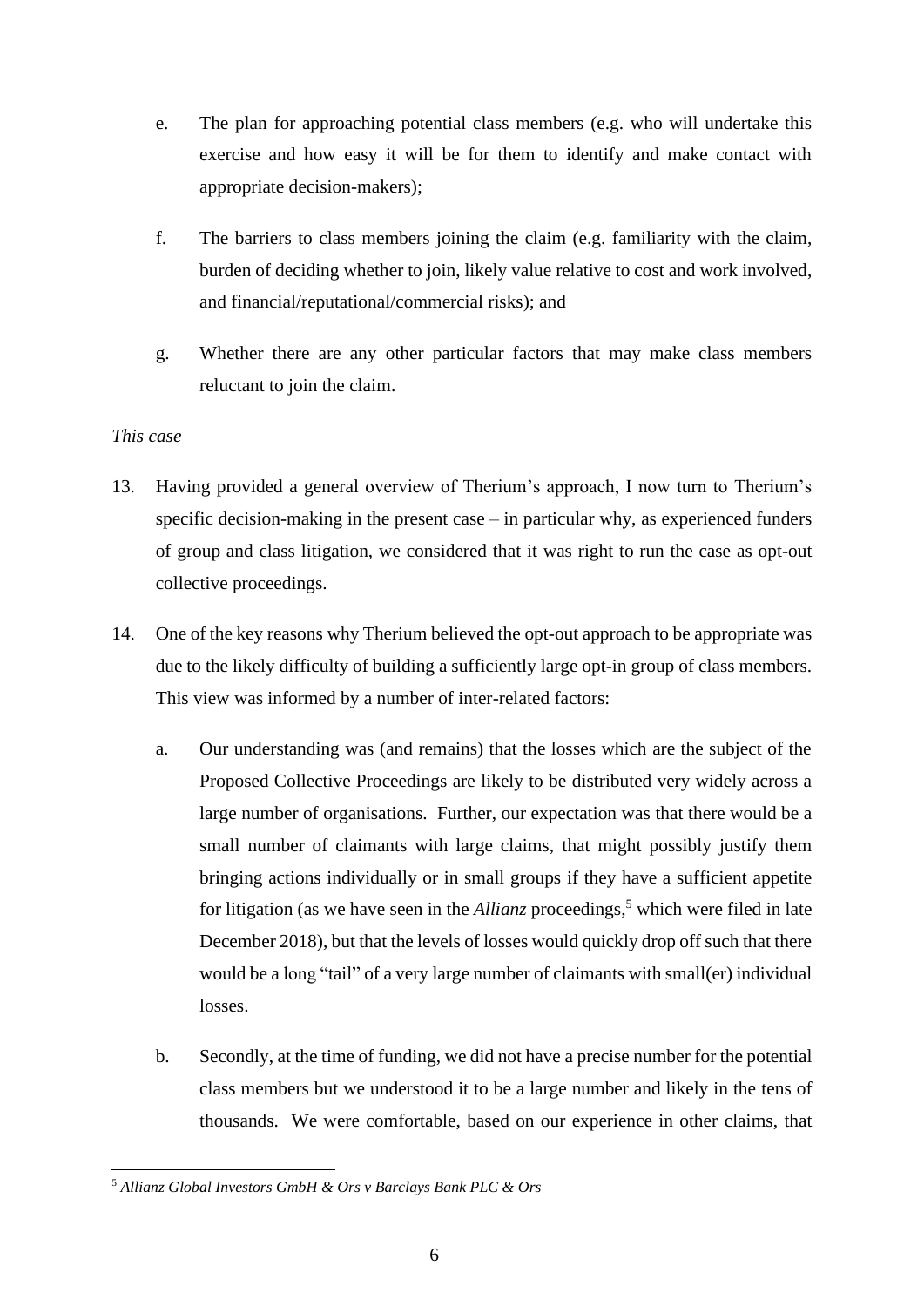this figure would be manageable for the purpose of distribution of damages, and that potential class members would be sufficiently identifiable for the purpose of distribution. However, we were not comfortable that it would be possible proactively to contact the relevant decision makers and sign up a sufficiently large group of class members from amongst a population of potential claimants of that size at a reasonable cost. This was particularly the case bearing in mind the point I raise above about our expectation that a significant number of class members would likely only have relatively small claims and therefore the proportion of potential class members that would affirmatively join the claim could be low. Furthermore, in our experience, institutional and large corporate clients typically need to be contacted and dealt with individually and require a higher degree of personal interaction before they will sign up in comparison to individuals who are more responsive to digital marketing techniques and are more likely to sign up to a group through a website without any direct interaction at the outset. Accordingly, the time and cost involved in reaching numerous institutional and large corporate clients could be expected to be substantial. It also follows from this that the focus of any opt-in book-building exercise would inevitably be the largest claimants who would contribute most to reaching a book-build threshold at which the claim is viable. There comes a point at which the marginal cost of approaching and signing up smaller claimants does not justify the additional investment of the sign-up exercise (which results in higher funding costs, ultimately paid for in an opt-in case by the rest of the class).

c. Thirdly, these anticipated difficulties were aggravated by the likely diverse nature of the claimant organisations themselves and the nature of the claim. At the time when the claim was launched, there was no pre-existing group of claimants of the kind which gives group actions momentum (as has been the case, for example, in some of the large GLO cases in the High Court<sup>6</sup>). Similarly, there was no one organisation or industry body that would be a natural "lightning rod" around which the group which would coalesce as in the case of other claims.<sup>7</sup> A feature of the FX market is that FX trading in volume is spread across a range of asset managers, pension funds, hedge funds, banks, multinational companies and many other

<sup>6</sup> For example, *Lloyds/HBOS Litigation*. 7

In Trucks, for example, the Road Haulage Association is fulfilling this role.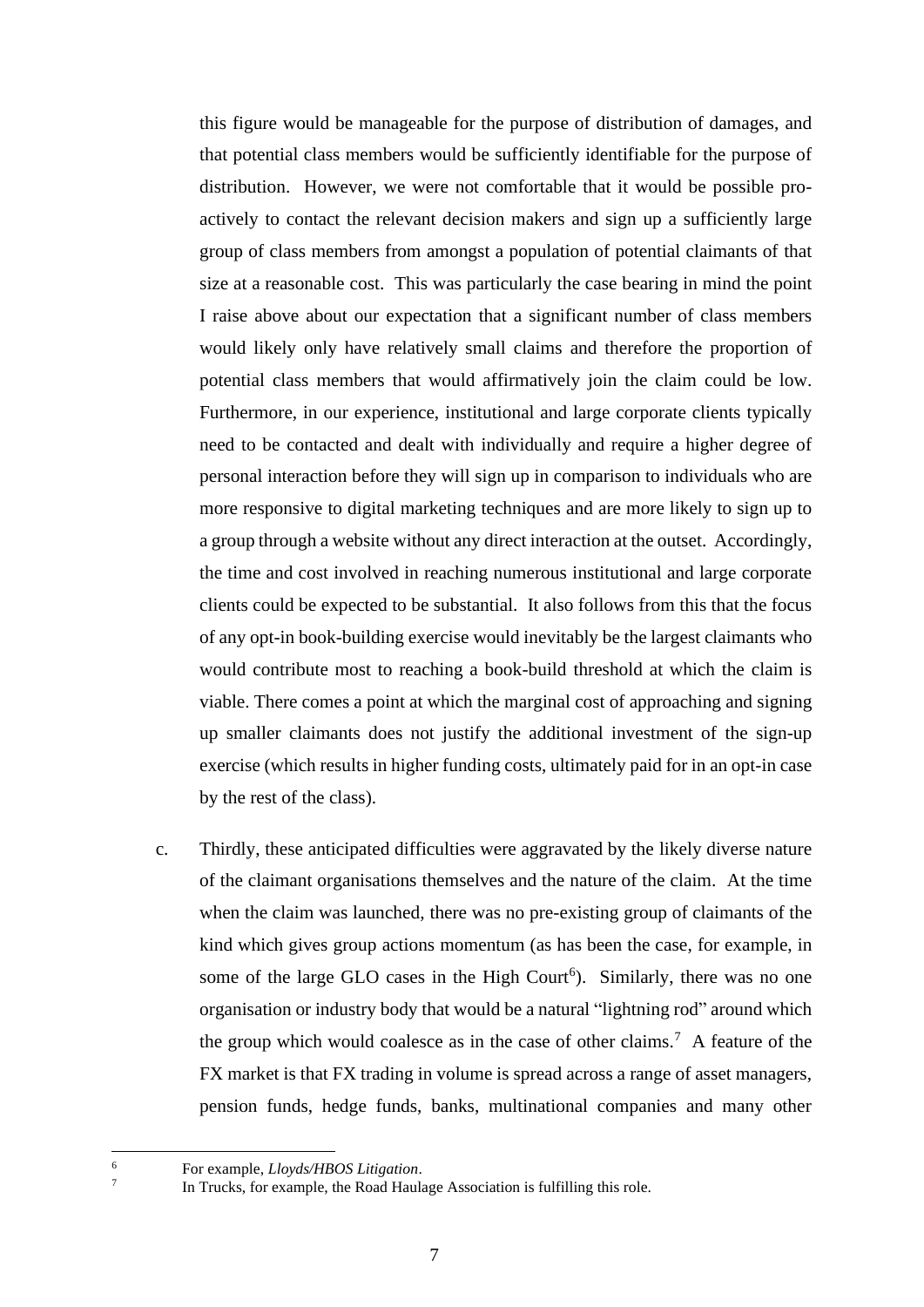businesses. Our experience is that it is harder (and therefore more time consuming and expensive) to reach the decision-makers in a diverse group of claimants than in a homogenous group that naturally coalesces around one organisation or trade body, especially in an area where the claimant group are not used to taking part in claims and where they do not have standing relationships with law firms to do so. I would contrast, for instance, institutional investors participating regularly in securities litigation claims, especially in jurisdictions outside the UK.

- d. Fourthly, even if it were possible to reach the key decision makers, we had concerns over whether they would be willing to sign up and participate in an opt-in claim. This was not based on one single factor but an accumulation of factors which would, we anticipated, lead to a low proportion of potential claimants signing up to join opt-in proceedings prior to a damages award. This list of factors included the following:
	- i. The relative novelty of collective proceedings of this nature, which meant that class members would be unlikely to be familiar with the process. A greater degree of education would be required before they would be willing to join the claim. Institutional claimants are typically likely to have internal processes to go through to get approval to affirmatively join a claim, which will require them to gain a full understanding of the claim, the structure and issues involved and the risks (including reputational risks). Such a decision is therefore not "*relatively straightforward*" as the Proposed Defendants describe it in paragraph 38 of the Response. The mere fact that claimants are sophisticated investors does not mean that they are experienced and comfortable in taking part in litigation of the nature of the Proposed Collective Proceedings. Indeed, in our experience such investors are commonly more risk adverse when it comes to affirmatively participating in litigation.
	- ii. The small size of the damages relative to the volume of trading involved, the complexity of the calculation of those damages, and the effort involved in gathering trading data. As to this, I note the comments made by the Proposed Defendants about the relative size of these claims being in the tens of thousands of pounds rather than a few hundred pounds (as in consumer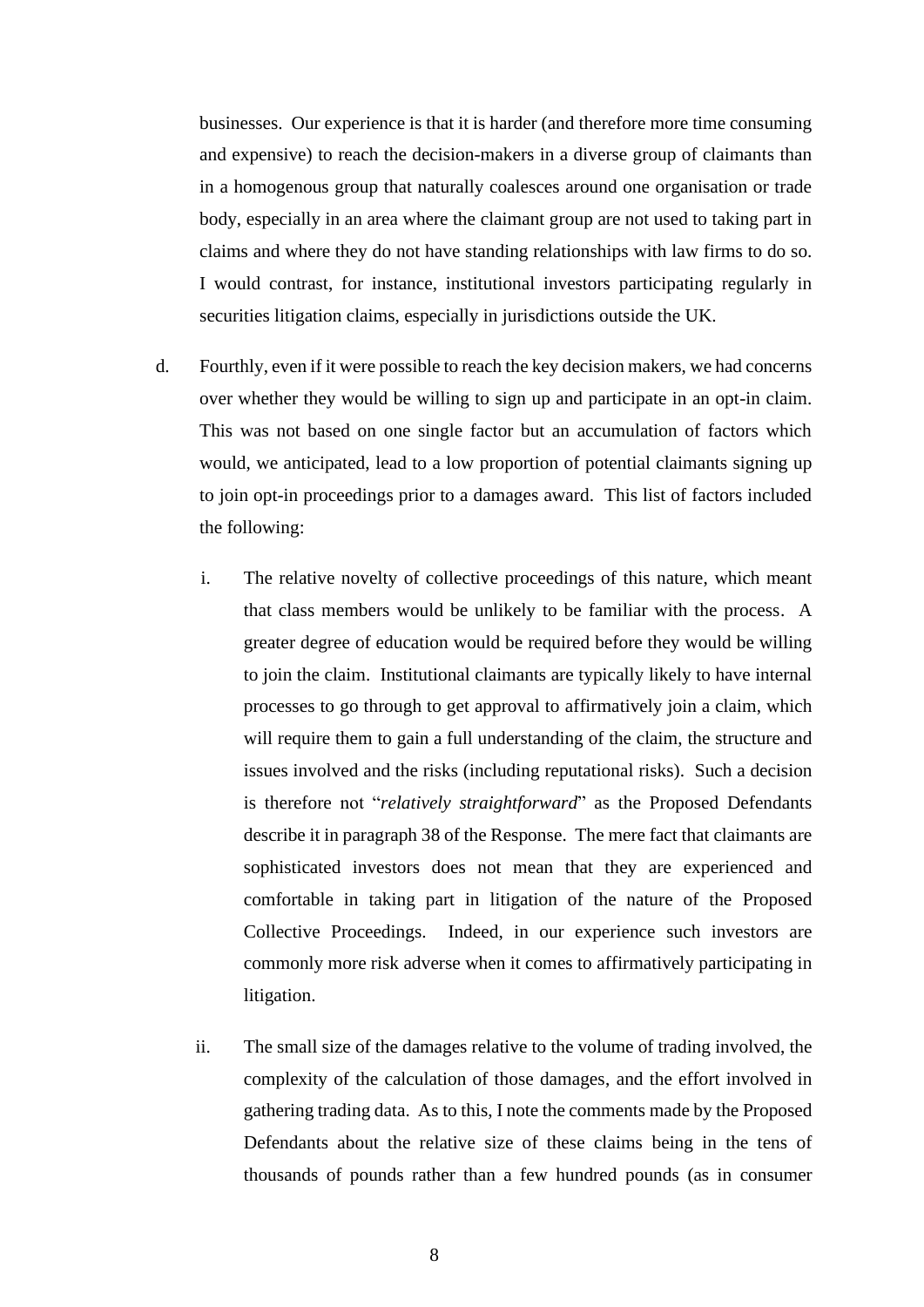claims where the Tribunal has been prepared, in principle, to certify opt-out proceedings). I believe this comparison is inapt. In our experience, institutional or corporate claimants will frequently look at the size of their claim relative to their own size. Larger clients are likely to expect a larger claim – relative to a smaller clients or consumers – before they see it as being commercially rational to affirmatively sign up. They are also likely to assess the value of claim in the context of the time, cost and risk incurred in getting involved. This includes not just the time and effort of pulling together trading data to determine if the claim is worthwhile, but also the cost of advice and the time involved in understanding the process and obtaining the necessary approvals required. Accordingly, a claim for tens or hundreds of thousands of pounds may not be considered worth pursuing by a large organisation whereas a consumer may be willing to sign up to a claim worth only a few hundreds of pounds, sometimes even just as a 'matter of principle'. This is not to say that such an organisation would not be willing to claim its share of damages at the conclusion of the claim when aggregate damages have been determined. But, for the same size of claim in the tens or hundreds of thousands of pounds, I would expect a significantly smaller proportion of institutional or large corporate clients to be willing to affirmatively join a claim prior to an award of damages than after. After the assessment of aggregate damages in opt-out proceedings, they are simply taking part in a claims administration process. At that stage of opt-out proceedings, the class representative is able to ask class members to provide the required data with the guarantee that those persons will receive compensation regardless of the size of their individual claim. Any class members with a desire to claim damages from the established aggregate "pot" will commit the resources to providing data in the knowledge that they are guaranteed some return on their investment in doing so. In this regard, I am aware from the First Witness Statement of Belinda Anne Hollway dated 28 July 2019 ("**Hollway 1**") that, in the FX proceedings in the US, the class members were given an option (referred to in those proceedings as "Option 1") in relation to the distribution of their claim under which the US claims administrator estimated the class member's eligible transaction volume using data provided by the US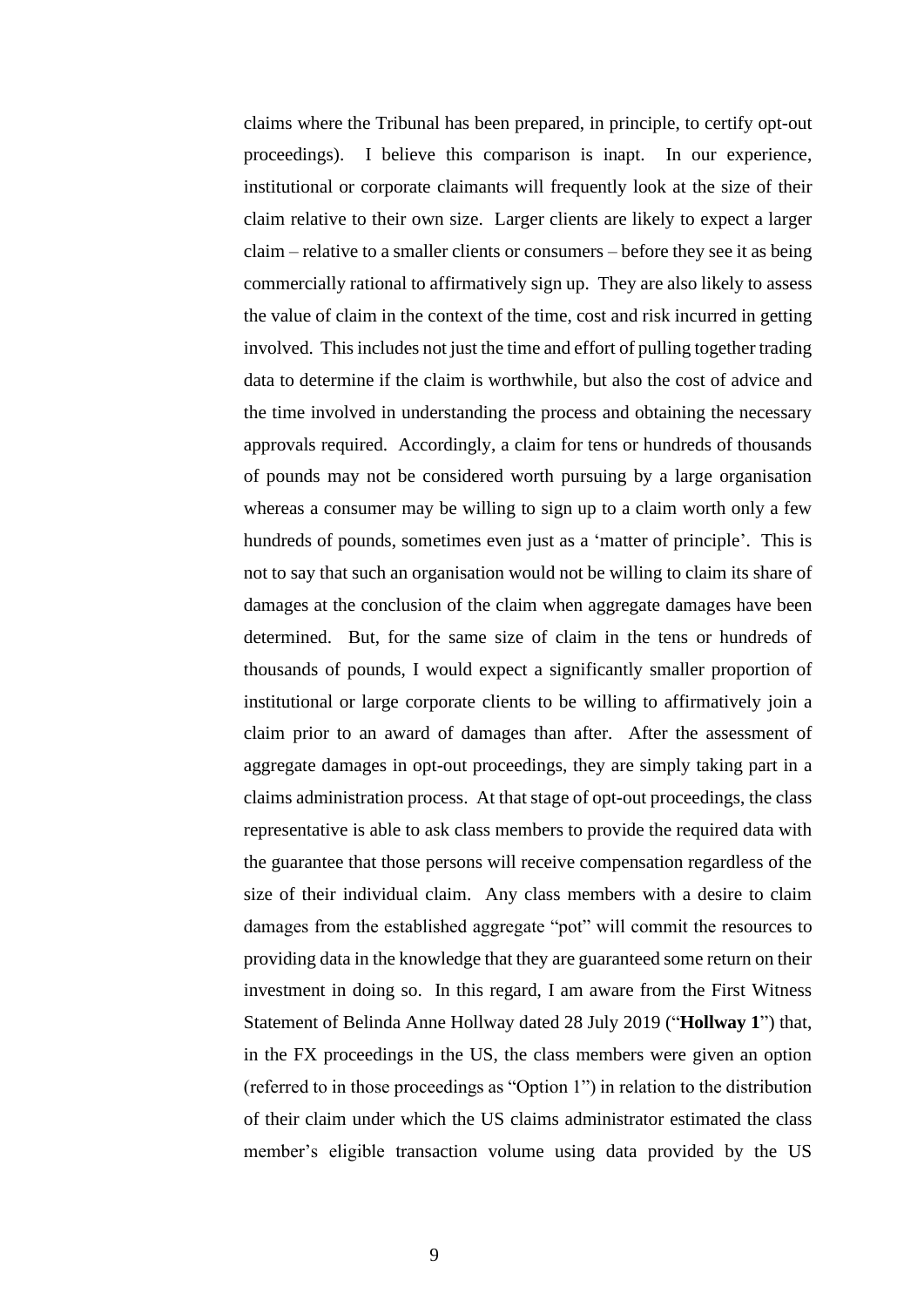defendant banks themselves.<sup>8</sup> If a similar approach to distribution were used in these proceedings, smaller claimants would not need to provide any (or, at least, no detailed) transaction data.

- iii. We were specifically concerned in this case that potential claimants would be reluctant to be involved in proceedings suing the bank with which they have an important ongoing commercial relationship. Further, our more general experience is that institutional and large corporate claimants are less likely to join a claim where their name may be known to the defendant. Our experience in other jurisdictions shows that the comfort of anonymity is recognised in the way collective action regimes are designed. In Australia, for example, class actions are typically fronted by an individual retail client. This person is the only named claimant and, even in an opt-in scenario the identity of any further individuals who join the class – whether other natural persons or large corporates – remains confidential throughout the entire proceedings. This provides purported class members with confidence to join collective proceedings in the knowledge that they expose themselves to no reputational or relationship risk vis-à-vis the defendant(s). By structuring the Proposed Collective Proceedings as an opt-out action, the potential class members are able to participate in the claim without having to take such risks that may cause internal concerns given their commercial relationships with banks.
- e. Fifthly, the cost / benefit analysis for potential claimants is further worsened on an opt-in basis by the fact that the legal and funding costs are borne on that approach by the class members out of their damages, whereas in an opt-out action before the Tribunal the legal and funding costs are recouped from undistributed damages and class members can expect to receive 100% of their damages. This means that, all other factors being equal, opt-out collective proceedings should inevitably deliver a better return to group members than an opt-in approach.
- 15. The Proposed Defendants submit in paragraph 40 of the Response that "*If it is practicable for foreign class members to opt in to a class action, it stands to reason that it must be*

<sup>8</sup> See Hollway 1, paragraph 12 b.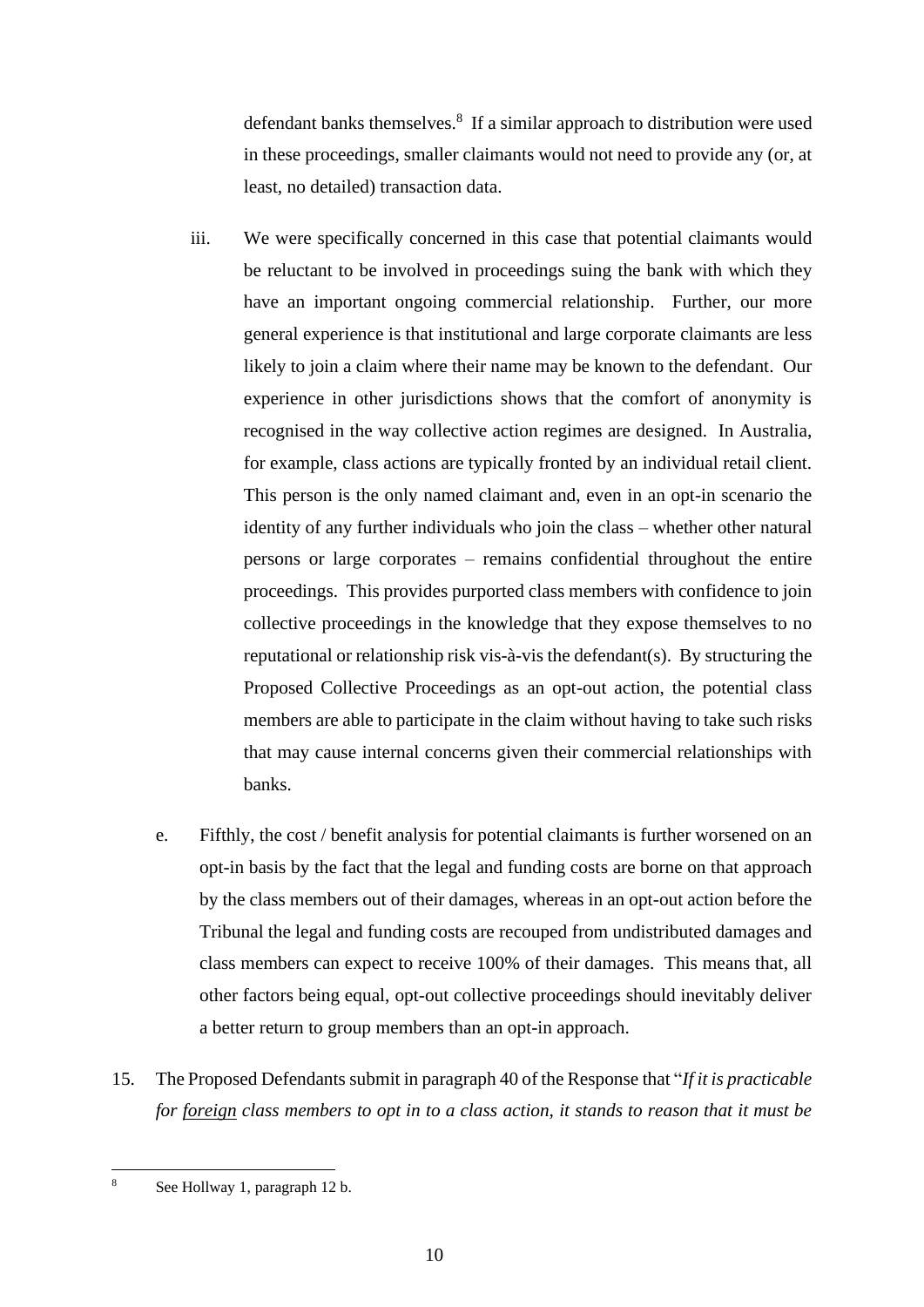*equally practicable (if not more so) for domestic class members to do so*."I disagree with this statement. The reason that it is practicable in this case to open up the claim to non-UK-domiciled claimants on an opt-in basis is because the opt-out claim for UKdomiciled claimants makes the whole case viable. The investment required for the foreign class members is justified by the core value from the opt-out claim which is not reliant on such sign-ups. It is the case that many of the obstacles to potential claimants joining an opt-in class are the same for non-UK-domiciled claimants as well, which we considered would limit sign-ups, but this would not be an obstacle to funding if we were funding the opt-out claim as well.

### *Conclusion*

- 16. For the reasons stated above, the Proposed Defendants' submission that the Proposed Collective Proceedings should only be allowed to continue on an opt-in basis totally fails to address viability from a funding perspective. As I have sought to explain, Therium's agreement to fund was predicated on the opt-out approach. We did not have available a detailed, costed and credible plan to run the Proposed Collective Proceedings on an optin basis and so were not in a position to make a positive decision to fund the Proposed Collective Proceedings on that basis but, as I have sought to explain above, we considered the practicability of an opt-in action and concluded that an opt-out approach would in any event be superior and have much greater prospects of succeeding, such that we were willing to fund the claim on the condition that it was brought on the opt-out basis.
- 17. If the Tribunal were to agree with the Proposed Defendants' position and to order the Proposed Collective Proceedings to continue as an opt-in action with Michael O'Higgins FX Class Representative Limited as representative, that would be to disregard the basis on which Therium has undertaken to fund the case. Therium would be forced to consider afresh (for example) the additional costs of running the Proposed Collective Proceedings in this way. In particular, it would be necessary for Therium to be convinced that we could sign up sufficient claimants on an opt-in basis prior to a damages award so as to make the claim economically viable. At present we have not seen a viable plan to achieve this and for the reasons above such an approach would face significant challenges. Even if it may be possible to achieve a sufficient claim size to make the Proposed Collective Proceedings economically viable, for the reasons I have stated, such an approach would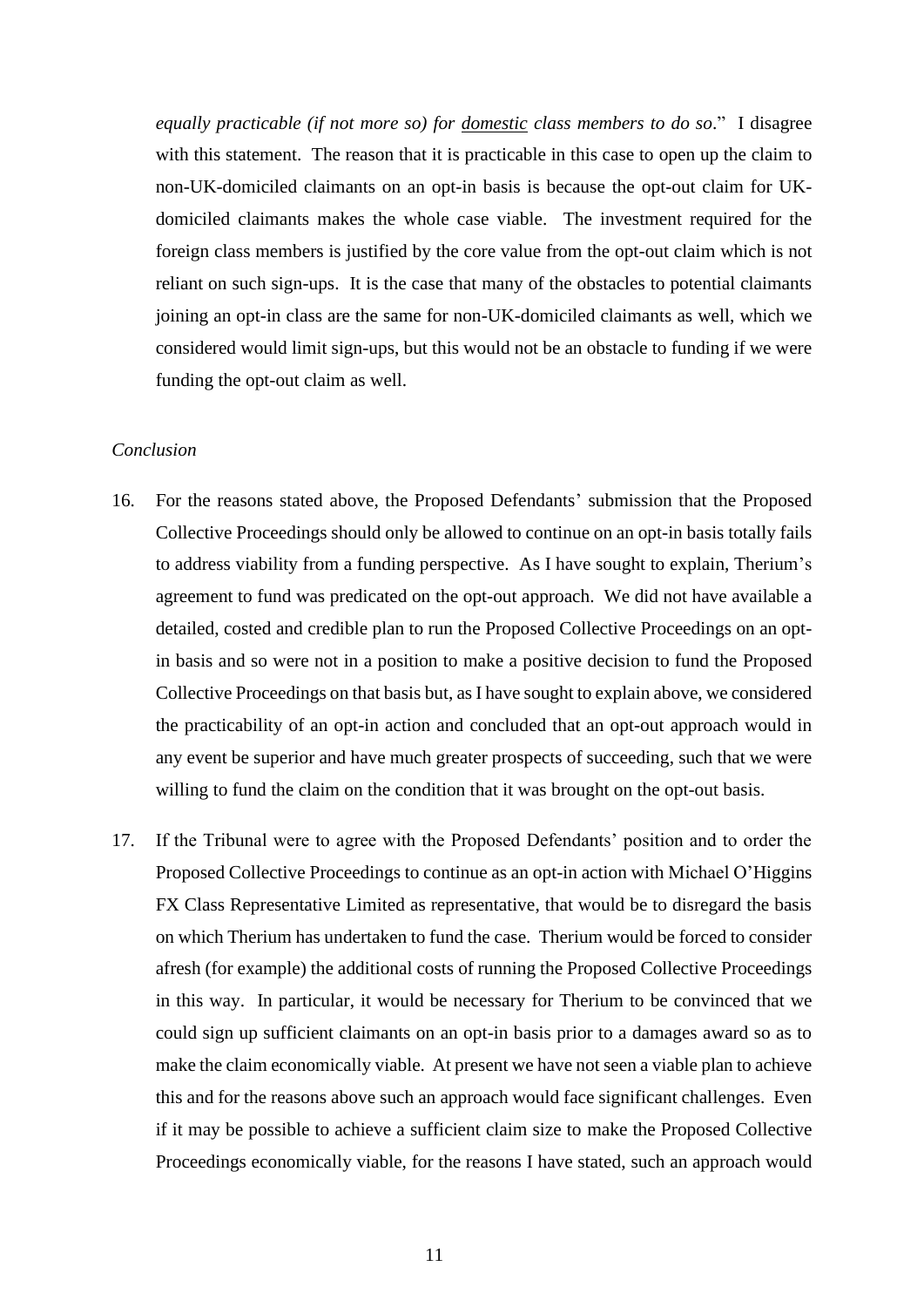favour claimants with larger losses over those with smaller losses meaning that, ultimately, a smaller proportion of potential class members would be compensated. In addition, substantial additional cost would be incurred in recruiting group members and the level of compensation as a percentage of each claimant's losses would likely be lower. Any switch to an opt-in model would mean (at the very least) revisiting the budget for the proceedings. Any such opt-in action could not proceed to be funded by Therium without fresh Investment Committee approval, which – on present information – I do not think we would get.

#### **STATEMENT OF TRUTH**

I believe that the facts stated in this witness statement are true. I understand that proceedings for contempt of court may be brought against anyone who makes, or causes to be made, a false statement in a document verified by a statement of truth without an honest belief in its truth.

Signed: <u>Mill</u>

**NEIL ANDREW PURSLOW**

**Date: 23 April 2021**